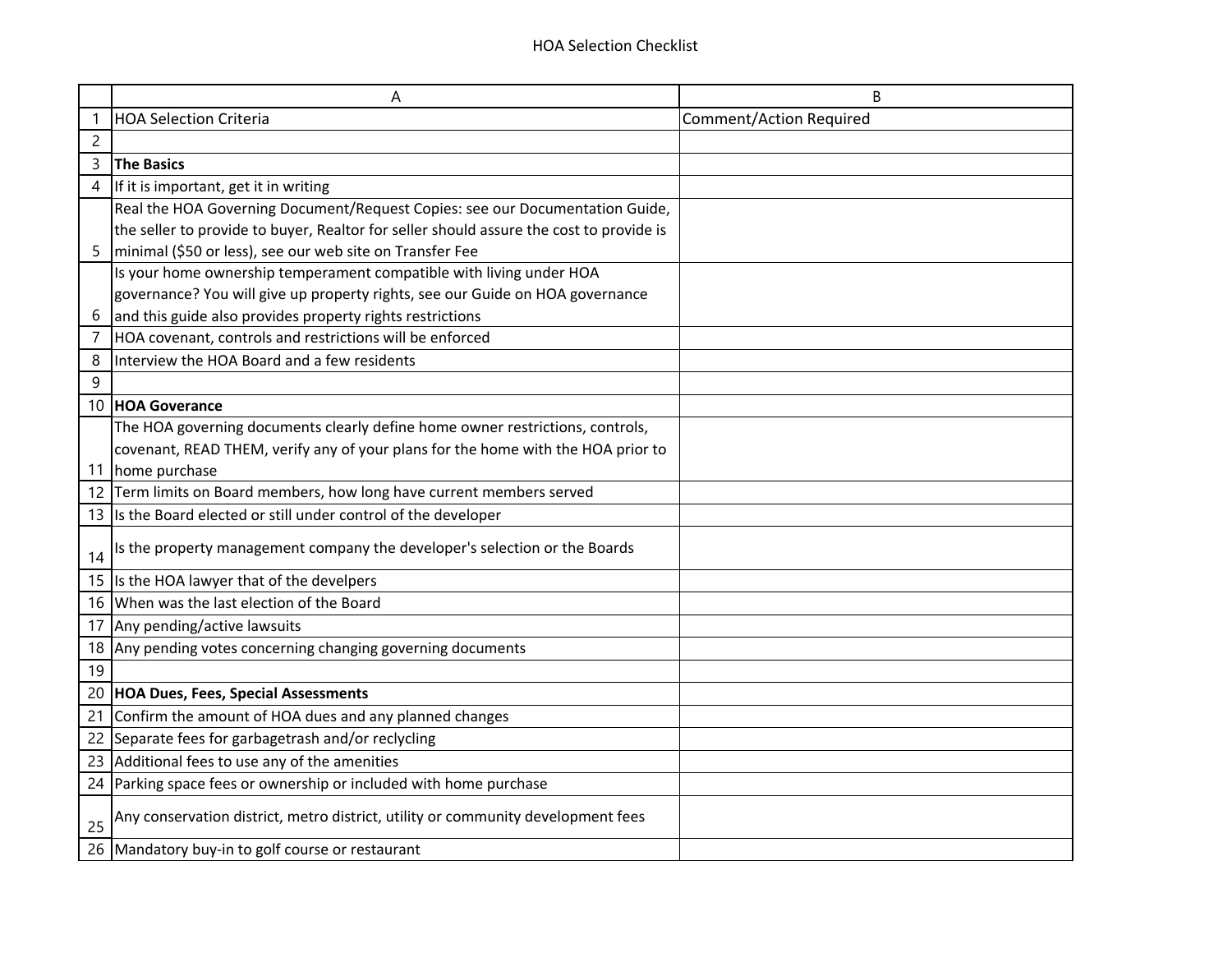|    | Α                                                                                     | B                              |
|----|---------------------------------------------------------------------------------------|--------------------------------|
|    | <b>HOA Selection Criteria</b>                                                         | <b>Comment/Action Required</b> |
| 27 | Water, sewage, utiities: how paid for, average cost                                   |                                |
| 28 | Any one time home sale fees: buy-in that is retained by HOA                           |                                |
| 29 | Any other dues-fees paid to a parent HOA                                              |                                |
| 30 | Any pending construction defects litigation                                           |                                |
|    | Compute your total cost of financial obligations and consider when applying for a     |                                |
|    | mortgage: your fees must be paid and non-payment can result in foreclosure            |                                |
| 31 |                                                                                       |                                |
| 32 |                                                                                       |                                |
| 33 | <b>HOA Insurance</b>                                                                  |                                |
|    | Verify what insurance the HOA has for the community, what it covers or doesn't,       |                                |
|    | you may qualify for lower rates, get a copy of the HOA policy, present to your agent, |                                |
| 34 | discuss deductibles                                                                   |                                |
| 35 |                                                                                       |                                |
| 36 | <b>Condominium Considerations</b>                                                     |                                |
| 37 | Read governing documents                                                              |                                |
| 38 | Is parking assigned, if so how much                                                   |                                |
| 39 | Is parking covered, underground                                                       |                                |
| 40 | Handicap-Disabled spaces available                                                    |                                |
| 41 | Overnight parking restrictions                                                        |                                |
| 42 | Purchase extra parking spaces, if so the cost                                         |                                |
| 43 | FHA approved for a loan?                                                              |                                |
|    | 44 Age restrictions                                                                   |                                |
| 45 | Pet restrictions: size, breed, weight, number                                         |                                |
|    | 46 Sound proofing                                                                     |                                |
| 47 | Personal storage areas, can purchae additional                                        |                                |
| 48 | Buidling security: type, on-site security, on-call secuirty                           |                                |
|    | 49 Sound mitigation overall                                                           |                                |
| 50 | Central heat/A/C vs individual controls, who pays for utilities, included in dues?    |                                |
| 51 | HOA Board: last election, term limits                                                 |                                |
| 52 | Self managed or management company                                                    |                                |
| 53 | Smoking restrictions                                                                  |                                |
| 54 | Common area usage and restrictions                                                    |                                |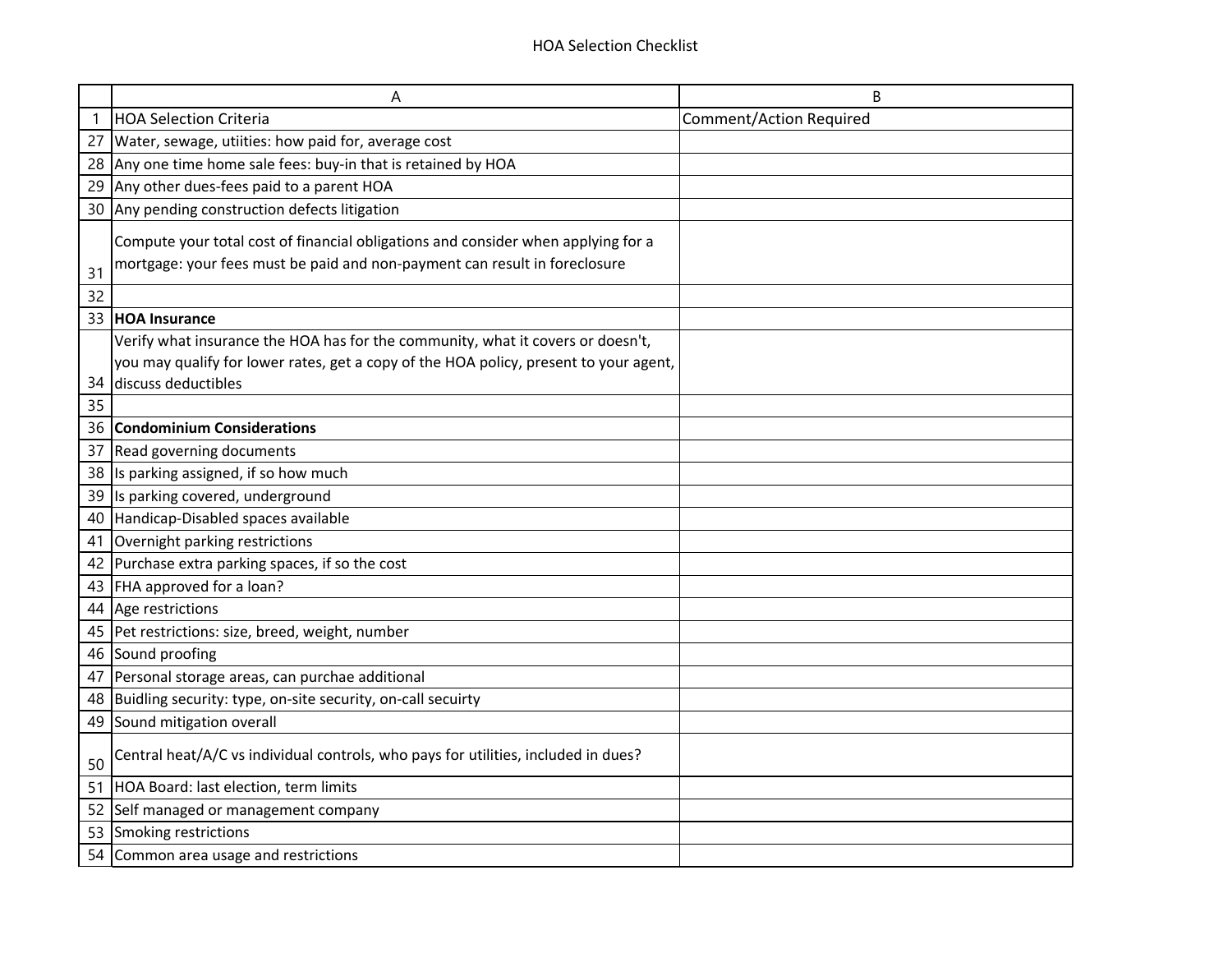|    | Α                                                                                                                                                                   | B                              |
|----|---------------------------------------------------------------------------------------------------------------------------------------------------------------------|--------------------------------|
| 1  | <b>HOA Selection Criteria</b>                                                                                                                                       | <b>Comment/Action Required</b> |
| 55 | Maintenance responsibilities                                                                                                                                        |                                |
| 56 | Read our Maintenance and Condominium Guides                                                                                                                         |                                |
| 57 |                                                                                                                                                                     |                                |
| 58 | Foreclosures, Rentals, Liens, Multi-use, Vacation Rentals                                                                                                           |                                |
| 59 | The number of active foreclosures (can affect loan)                                                                                                                 |                                |
| 60 | Rental restrictions: can you rent your unit, limit on number in complex                                                                                             |                                |
| 61 | Short term rentals allowed?                                                                                                                                         |                                |
| 62 | The number of rental units active (can affect loan)                                                                                                                 |                                |
| 63 | HOA liens on property/condo complex                                                                                                                                 |                                |
| 64 | Multi-family occupancy allowed                                                                                                                                      |                                |
| 65 |                                                                                                                                                                     |                                |
| 66 | <b>HOA Financial Status</b>                                                                                                                                         |                                |
| 67 | Get a copy of the latest financial statement                                                                                                                        |                                |
| 68 | Verify adequacy of reserve fund, any planned assessments to replenish                                                                                               |                                |
| 69 | Number of units in arrears, debt collection status                                                                                                                  |                                |
| 70 | Utility bonds or other financial obligations                                                                                                                        |                                |
| 71 | Pending insurance claims or litigation                                                                                                                              |                                |
| 72 | Planned or active special assessments                                                                                                                               |                                |
| 73 | Planned increases in HOA dues, history of increases                                                                                                                 |                                |
| 74 | Planned capital improvements and cost                                                                                                                               |                                |
| 75 |                                                                                                                                                                     |                                |
| 76 | <b>General Restrictions and Special Needs</b>                                                                                                                       |                                |
| 77 | Parking restrictions: overnight, on street, driveway, business vehicles                                                                                             |                                |
| 78 | Children friendly? Age restrictions                                                                                                                                 |                                |
| 79 | Ability to conduct child care business                                                                                                                              |                                |
|    | Pet rules: number, breed, size, use of common areas, leash law, noise/barking                                                                                       |                                |
| 80 | compliance, fines for non-compliance, registration requirements                                                                                                     |                                |
| 81 | Age restricted communities: policy on children, age restrictions on residents                                                                                       |                                |
| 82 | Special Needs: Disabled parking available, home accessible, amenities accessible,<br>walkways in community wide enough and maintained, personally visit and observe |                                |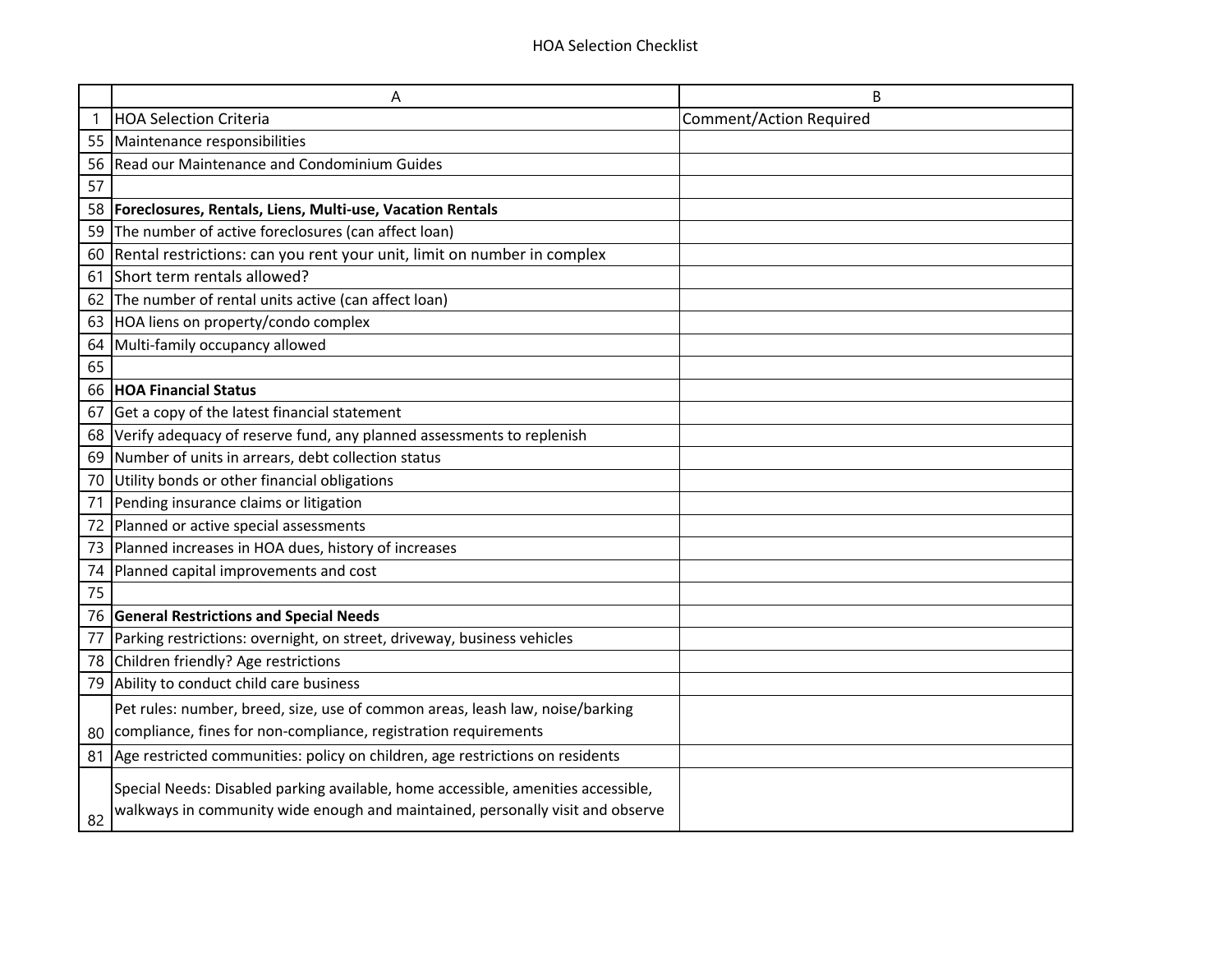|    | Α                                                                               | B                              |
|----|---------------------------------------------------------------------------------|--------------------------------|
|    | <b>HOA Selection Criteria</b>                                                   | <b>Comment/Action Required</b> |
|    | Your planned landscaping and architectural improvements will need HOA approval, |                                |
| 83 | get this before you purchase                                                    |                                |
| 84 | Ornaments on lawn will require approval                                         |                                |
| 85 |                                                                                 |                                |
| 86 | Who owns the mineral rights (below home, is this an issue)                      |                                |
| 87 | Any planned commercial developments nearby                                      |                                |
| 88 | Any special insurance requirements                                              |                                |
| 89 |                                                                                 |                                |
| 90 | Quick List/In-person inspection                                                 |                                |
| 91 | Stop, look and listen: visit the community                                      |                                |
| 92 | Obsereve amount of traffic, traffic control                                     |                                |
| 93 | Noise, open music, outdoor speaker restrictions                                 |                                |
| 94 | Visitor restrictions and parking                                                |                                |
| 95 | School bus availability and bus stops location                                  |                                |
| 96 | Home business restrictions, parking your business vehicle                       |                                |
| 97 | Golf course/restaurant: your financial obligation to support                    |                                |
| 98 | Swimming pools rules/restrictions, children hours, when open                    |                                |
| 99 | How, who provides utility services                                              |                                |
|    | 100 Who repairs streets and utilities                                           |                                |
|    | 101 Cable tv and internet availability                                          |                                |
|    | 102 Fire department services, how close by                                      |                                |
|    | 103 Police patrols                                                              |                                |
|    | 104 If gated, understand police traffic control may not exist                   |                                |
|    | If gated, understand the security patrols, entrace requirements, HOA maintains  |                                |
|    | 105 streets and completes snow removal                                          |                                |
|    | 106 Demographic restrictions: age                                               |                                |
|    | 107 Fences allowed, if so what restrictions                                     |                                |
|    | 108 Dog runs allowed? Unattended dogs on leash allowed? No-dog areas            |                                |
|    | 109 Use of common area restrictions: play area, restriction on dogs             |                                |
|    | 110 RV vehicle restrictions, parking, fees                                      |                                |
|    | 111 Cable tv and internet availability                                          |                                |
|    | 112 Clubhouse use and restrictions, hours                                       |                                |